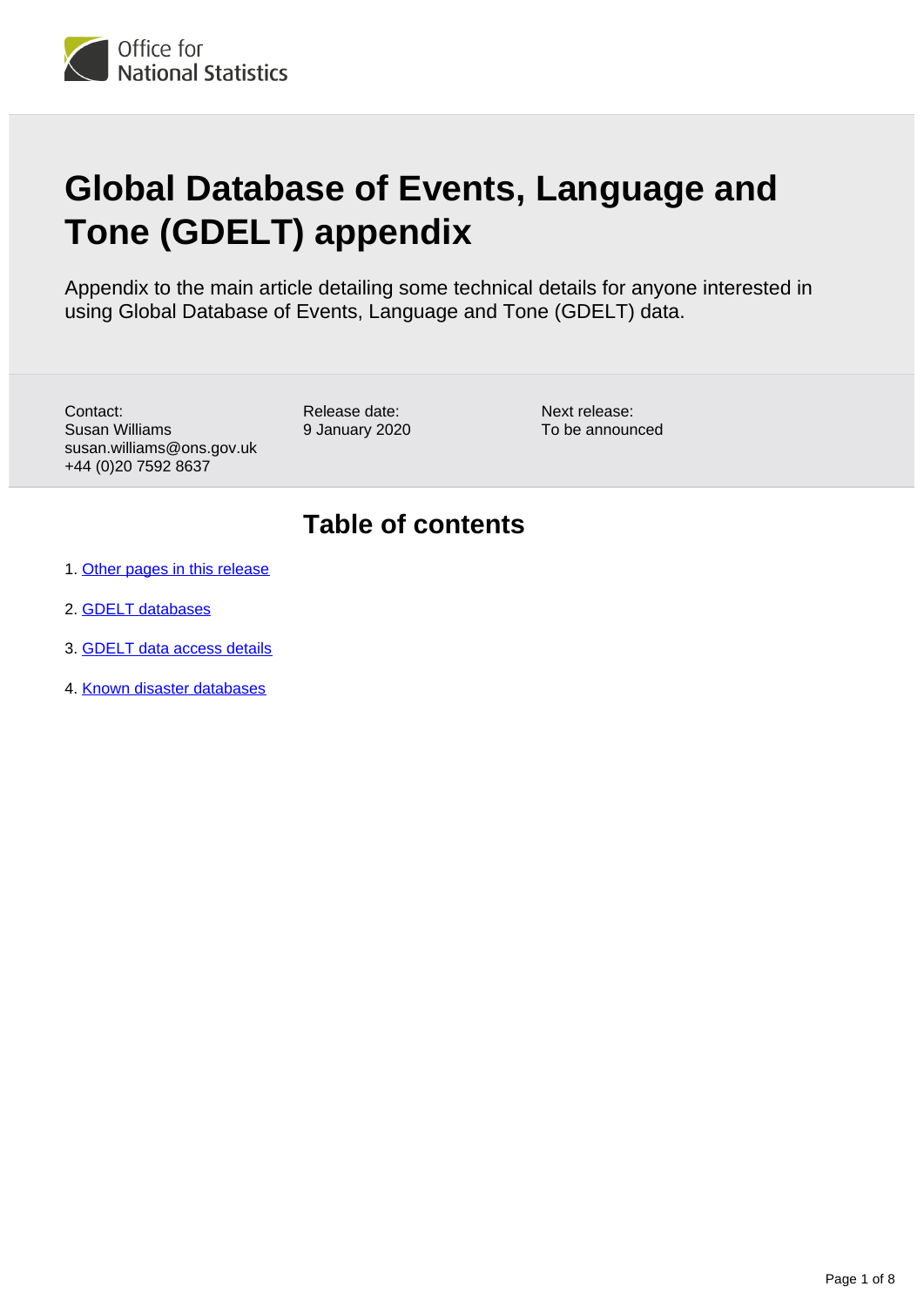# <span id="page-1-0"></span>**1 . Other pages in this release**

This release is split into an article and two accompanying notes.

This appendix provides technical details for anyone interested in using Global Database of Events, Language and Tone ([GDELT\)](https://www.gdeltproject.org/) data, including an overview of data access options, relevant databases, main variables and examples of inaccuracies discovered in the data that should be considered when using GDELT.

The other pages are:

- a main [Article](https://www.ons.gov.uk/peoplepopulationandcommunity/birthsdeathsandmarriages/deaths/methodologies/explorationoftheglobaldatabaseofeventslanguageandtonegdeltwithspecificapplicationtodisasterreporting), which presents the findings of the investigation and discusses GDELT data potential, limitations and quality, and outlines suggestions for additional research and different applications
- a **[Data quality note](https://www.ons.gov.uk/peoplepopulationandcommunity/birthsdeathsandmarriages/deaths/methodologies/globaldatabaseofeventslanguageandtonegdeltdataqualitynote)**, which addresses some of the more general quality questions relevant to the use of unofficial data sources in the context of disaster reporting

# <span id="page-1-1"></span>**2 . GDELT databases**

The scope of the Global Database of Events, Language and Tone (GDELT) project is constantly evolving making it infeasible to explore all types of information stored.

As of 1 February 2019, GDELT's website lists seven different ways to access different aspects of the data:

- GDELT 2.0 Event Database
- GDELT 2.0 Global Knowledge Graph (GKG)
- GDELT 2.0 Mentions
- GDELT Visual Global Knowledge Graph
- GDELT GKG Special Collections
- GDELT Global Frontpage Graph
- GDELT Summary + GDELT APIs
- GDELT Global Difference Graph

Given the time restrictions of this exploratory project, only the first two collections were explored, with the second being explored in detail.

# **Versions of GDELT**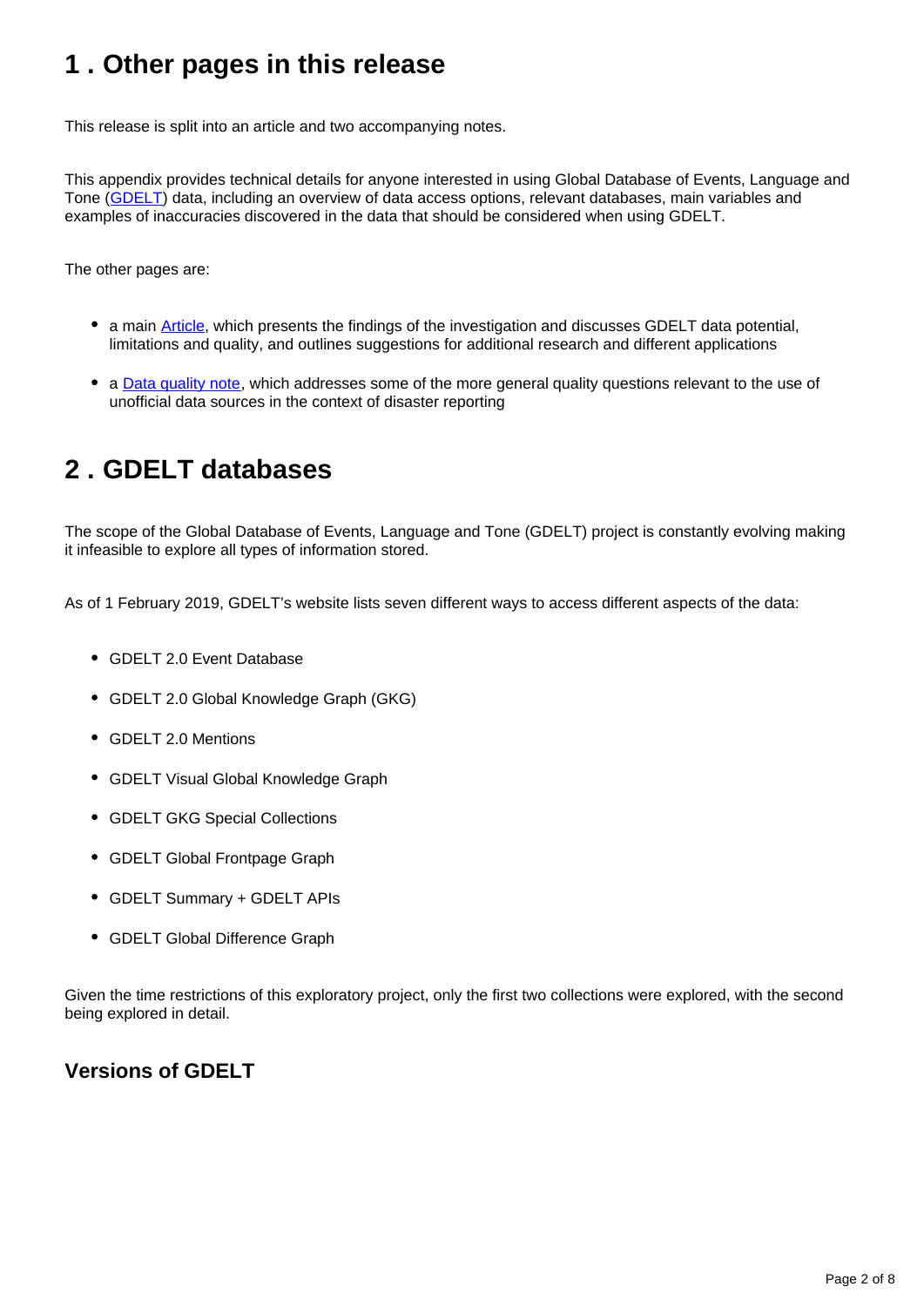#### **GDELT 1.0 Event Database**

GDELT was founded in 1994 and the 1.0 version of the Event Database covers data from 1979 onwards. Data from 1979 to 2005 is available in the form of one zip file per year. The file size gradually increased from 14.3 MB in 1979 to 125.9 MB in 2005, reflecting the increase in the number of news media, and the frequency and comprehensiveness of event recording.

Data files from January 2006 to March 2013 are available at monthly granularity, with the zipped file size rising from 11 MB in January 2006 to 103.2 MB in March 2013. Data files from 1 April 2013 onwards are available at a daily granularity.

# **GDELT 1.0 Global Knowledge Graph (GKG)**

Coinciding with the event database providing daily data on 1 April 2013, the 1.0 version of the GKG database commenced, providing daily data records.

# **GDELT 2.0**

In February 2015, GDELT version 1.0 was complemented by GDELT 2.0. While version 1.0 was updating once a day, GDELT 2.0 now updates every fifteen minutes, including extensive emotion measures and coverage from 65 live translated languages, as well as a range of other [features](http://%20https://blog.gdeltproject.org/gdelt-2-0-our-global-world-in-realtime/). While most of the basic features of version 1.0 are continued, new projects and collections use GDELT 2.0.

For this exploration, only GDELT 2.0 has been considered. This meant limiting the time scope to going back no further than February 2015. GDELT 1.0 data can be brought in to reach further back.

# **Overview of GDELT's Event Database versus Global Knowledge Graph (GKG)**

GDELT has two main databases: the Event Database and the Global Knowledge Graph (GKG). The Event Database records individual events, aggregating data from many different news articles.

The GKG records individual news articles, extracting detailed information on every person, location, number and theme mentioned in an article.

# **GDELT 2.0 Event Database**

Entries in the Event Database are made at the level of an individual event following the format: who did what to whom and how many news articles are talking about it. An event captures aspects of a news article, so the same news article can be referenced in several events with different aspects highlighted.

The basic format of an entry always has the following fields (and many more):

#### Table 1: Basic format of an entry in the Event Database

#### **DATE ACTOR1 ACTOR2 EVENTCODE ARTICLECOUNT TONE GOLDSTEIN**

| 201902011400        | - I IK | EU. | EXPRESS          | 120. | 2.4 | - 3.0 |  |
|---------------------|--------|-----|------------------|------|-----|-------|--|
| (2pm on February 1) |        |     | INTENT TO        |      |     |       |  |
|                     |        |     | <b>COOPERATE</b> |      |     |       |  |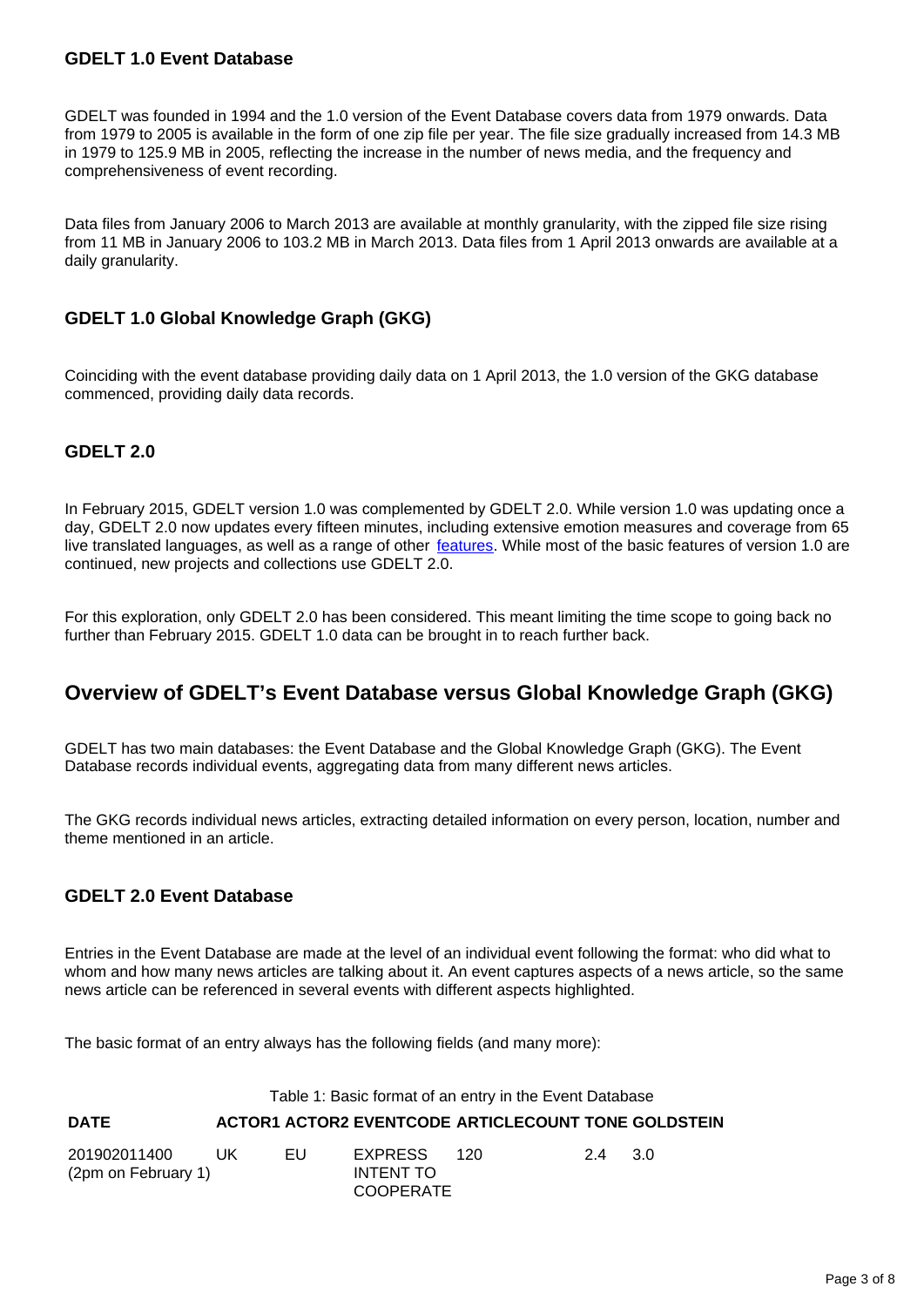- "ACTOR1" can be individual people, organisations or even countries. It indicates "who" is involved with doing something to "ACTOR2".
- Events are assigned an "EVENTCODE" following a coding framework, called the Conflict and Mediation Event Observations ([CAMEO](http://eventdata.parusanalytics.com/data.dir/cameo.html)). It is mainly used in the context of political and social sciences, often to analyse political news and violence. At the highest level, an event falls into one of four categories: material conflict, material cooperation, verbal conflict, or verbal cooperation, splitting into twenty event codes (for example, "Make Public Statement", "Appeal", "Demand", "Reduce Relations", "Fight" and so on.
- "ARTICLECOUNT" is the total number of documents containing a mention of this event during the 15 minute update in which it was first seen.
- "TONE" is the average sentiment of all documents containing a mention of this event during the 15-minute update in which it was first seen. Tone ranges from negative 100 to positive 100, but most articles are between negative 10 and positive 10.
- "GOLDSTEIN" captures the theoretical potential impact that type of event will have on the stability of a country. This variable depends solely on the "EVENTCODE". Depending on the intensity of conflict or cooperation inherent in different types of international events, a score between negative 10 and positive 10 is assigned. Regardless of how many people are affected, the same score will be assigned to a protest involving 10 demonstrators or 10,000 demonstrators. As an example "EVENTCODE" = "MILITARY ATTACK; CLASH; ASSAULT" then "GOLDSTEIN" = "-10".

The [Event Database codebook \(PDF, 372.69KB\)](http://data.gdeltproject.org/documentation/GDELT-Event_Codebook-V2.0.pdf) gives an overview of the fields included in the Event Database files and their more detailed descriptions.

Goldstein: this scale depends on the CAMEO Event type and does not consider any further context.

# **GDELT 2.0 Global Knowledge Graph (GKG)**

Entries follow a format of breaking a news article down into details: a news article, all locations, all people, all organisations, all themes, all numbers, all pictures, all sentiments, and all words from specific dictionaries that are used in the article. An overview of all GKG variables and how they are coded can be found in the GKG codebook [\(PDF, 372.69KB\)](http://data.gdeltproject.org/documentation/GDELT-Event_Codebook-V2.0.pdf).

Table 2 shows an extract from the GKG for a news article about Storm Desmond that hit the UK during 4 to 6 December 2015, destroying thousands of homes and killing three people. For readability, the extract has been reduced to main variables and the variable content has been cut off after around 40 characters.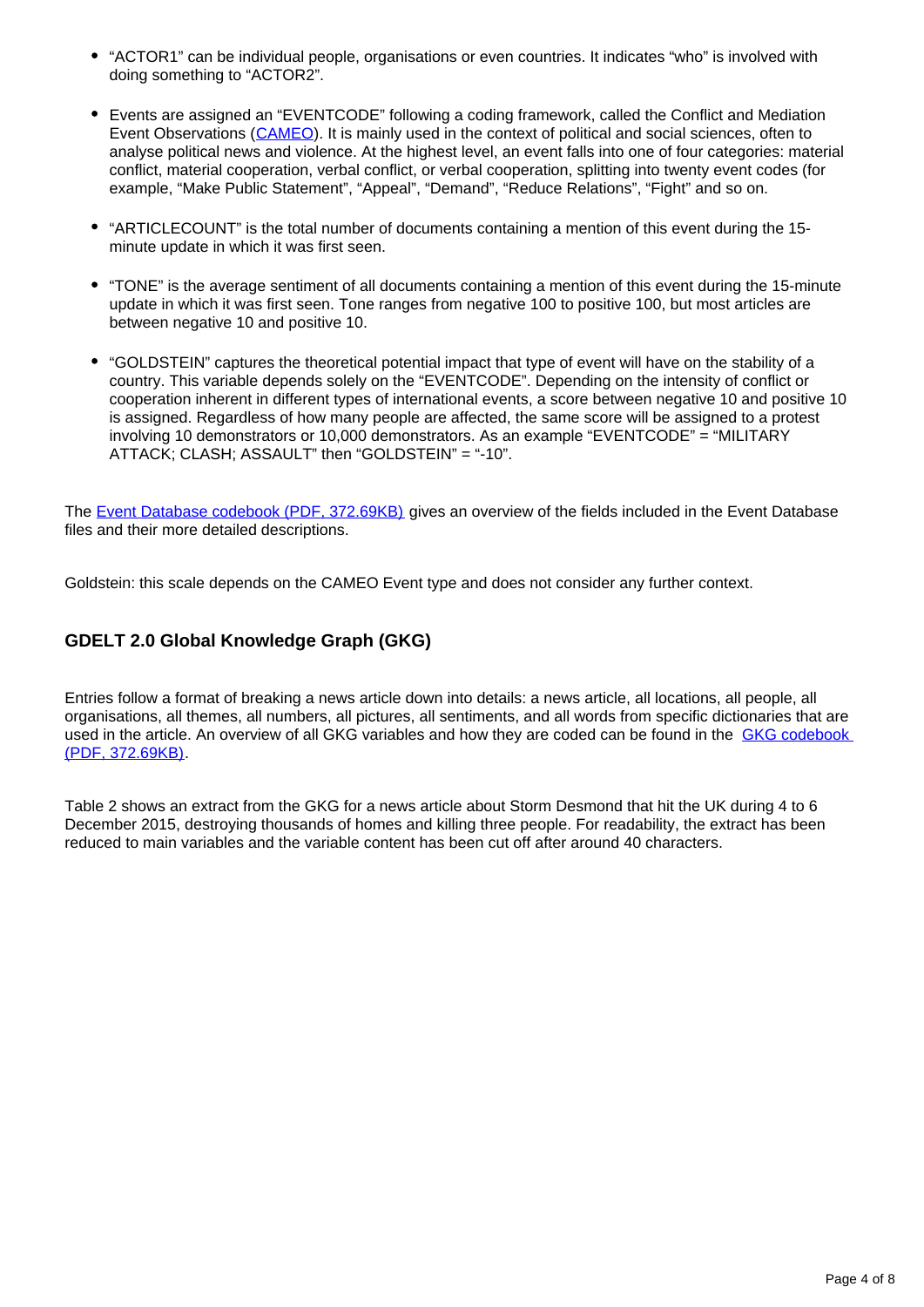Table 2: Example news article entry extracted from the GDELT's Global Knowledge Graph (GKG) database: subset of fields used in our analysis.

|--|--|

V1LOCATIONS V1PERSONS V1ORGANIZATIONS

| www.leighjournal.co.uk/news AFFECT# | 6000000<br>0#People<br>#United<br>Kingdom;<br>etc | TAX_FNCACT_MAN; 4#Caernarfon,<br>KILL:<br>CRISISLEX T03<br>DEAD; etc. | Gwynedd,<br>United<br>Kingdom;       | adrian<br>holme; etc.               | cumbria police;<br>co antrim; etc. |
|-------------------------------------|---------------------------------------------------|-----------------------------------------------------------------------|--------------------------------------|-------------------------------------|------------------------------------|
| V1.5TONE                            | V2GCAM                                            | V2.1ALLNAMES                                                          | V2.<br>1AMOUNTS                      | V <sub>1.5</sub> TONE               |                                    |
| 4.60921,<br>2.00400,<br>0.0, etc.   | wc:969,<br>c1.3:3,<br>c12.1:5<br>6, etc.          | Storm Desmond,<br>35; Environment,<br>47; etc.                        | 130, flood<br>warnings,<br>144; etc. | 4.60921,<br>2.00400,<br>$0.0,$ etc. |                                    |

Source: GDELT project

The variables in Table 2 are briefly explained as:

V2SOURCECOMMONNAME: the Uniform Resource Locator (URL) for the top level domain of an article.

V2COUNTS: the list of counts found in the article. Each count entry will have the following form:

- Count Type which is most commonly "Affect", "Arrest", "Kidnap", "Kill", "Protest", "Seize" or "Wound" as specified in CAMEO.
- Count, which is the actual count being reported; in our example, 60 million.
- Object Type, which identifies what the number relates to; in our example, people, although not all GKG counts have an object type associated to them.
- Location, which is GDELT's derivation of the place to which the article mainly refers.

V1THEMES: lists all the themes ([XLS, 27KB\)](http://data.gdeltproject.org/documentation/GDELT-Global_Knowledge_Graph_CategoryList.xlsx) that GDELT has mapped the article's text into. Again, these themes are mainly based on CAMEO. Our example only shows a subset of the themes for this article.

There are thousands of different GKG themes, but no complete list seems to be provided [anywhere.](https://stackoverflow.com/questions/51967429/understanding-themes-in-google-bigquery-gdelt-gkg-2-0) Probably the most comprehensive list of themes can be found within the documentation section of the GDELT project website. The list currently includes over 2,500 different themes. Among these themes are around 2,200 themes from the World Bank Taxonomy.

V1LOCATIONS: lists all locations mentioned in the article, extracted through the [Laetare \(2012\) algorithm.](https://doi.org/10.1045/september2012-leetaru) Entries contain several location attributes, including location type (for example, city, state), full name (city or landmark, state, country), country code (two-character FIPS10-4 country code, for example, "UK"), latitude and longitude.

V1PERSONS: lists all person names found in the text.

V1ORGANIZATIONS: lists all company and organisation names found in the text.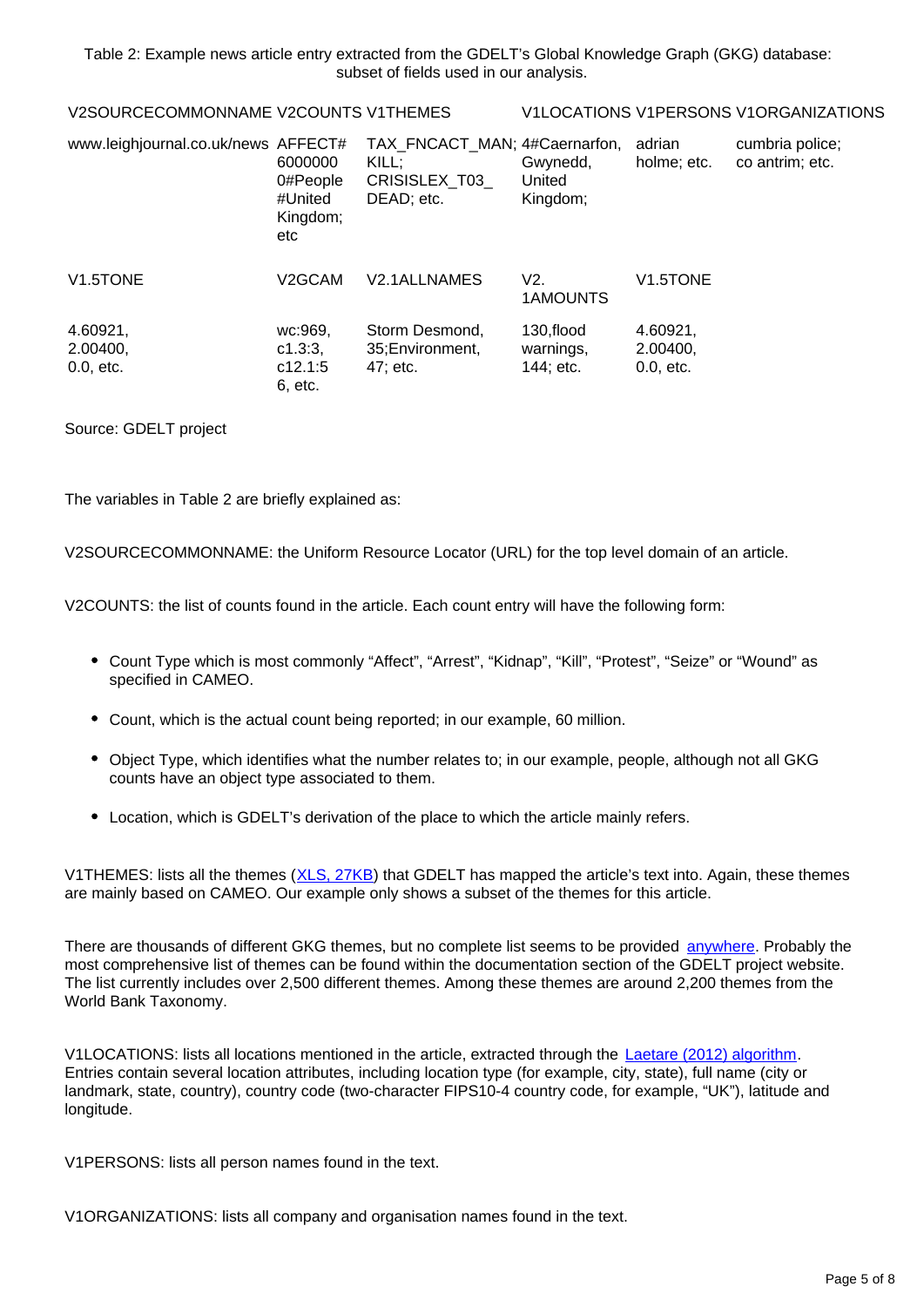V1.5TONE: a set of six core emotional dimensions found in the text of the article, each delimited by a comma. The main three are:

- Tone, which is an average tone of the document as a whole; the score ranges from negative 100 to positive 100
- Positive Score, representing the percentage of words that were found to be positive
- Negative Score, representing the percentage of words that were found to be negative

GCAM: the Global Content Analysis Measures (GCAM) system is a rich source of information which provides the number of words that are found in a wide collection of data dictionaries. In our example, "wc:969" tells us there are 969 words in the article, "c1.3:3" tells us there are three words in the dictionary coded as c1.3 and "c12.1:56" tells us there are 56 words associated to the dictionary coded as c12.1.

V2.1ALLNAMES: lists all proper names referenced in the document along with the character offsets of where they can be found in the article.

V2.1AMOUNTS: lists all precise numeric amounts found in the article, each with the following form:

- Amount, which is the actual number found
- Object, which identifies the object the number refers to
- Offset, which is the character offset of the quoted statement within the article

# **Notes for: GDELT databases**

Leetaru, K. (2012). Fulltext Geocoding Versus Spatial Metadata for Large Text Archives: Towards a Geographically Enriched Wikipedia. D-Lib Magazine, 18(9/10).

# <span id="page-5-0"></span>**3 . GDELT data access details**

Data access for the Global Database of Events, Language and Tone ([GDELT\)](https://www.gdeltproject.org/) 2.0 Event Database and the Global Knowledge Graph (GKG) is possible in a number of ways.

# **Full text api**

- Very easy to access directly through any internet browser's address bar.
- Can produce different kinds of visualisations almost instantaneously.
- This is only possible for a moving past-three-months window; users who want to go further back have to take another route.

Examples:

[Coverage \(article volume\) of Brexit over the past three months](https://api.gdeltproject.org/api/v2/doc/doc?query=%22brexit%22&mode=timelinevolinfo&TIMELINESMOOTH=5)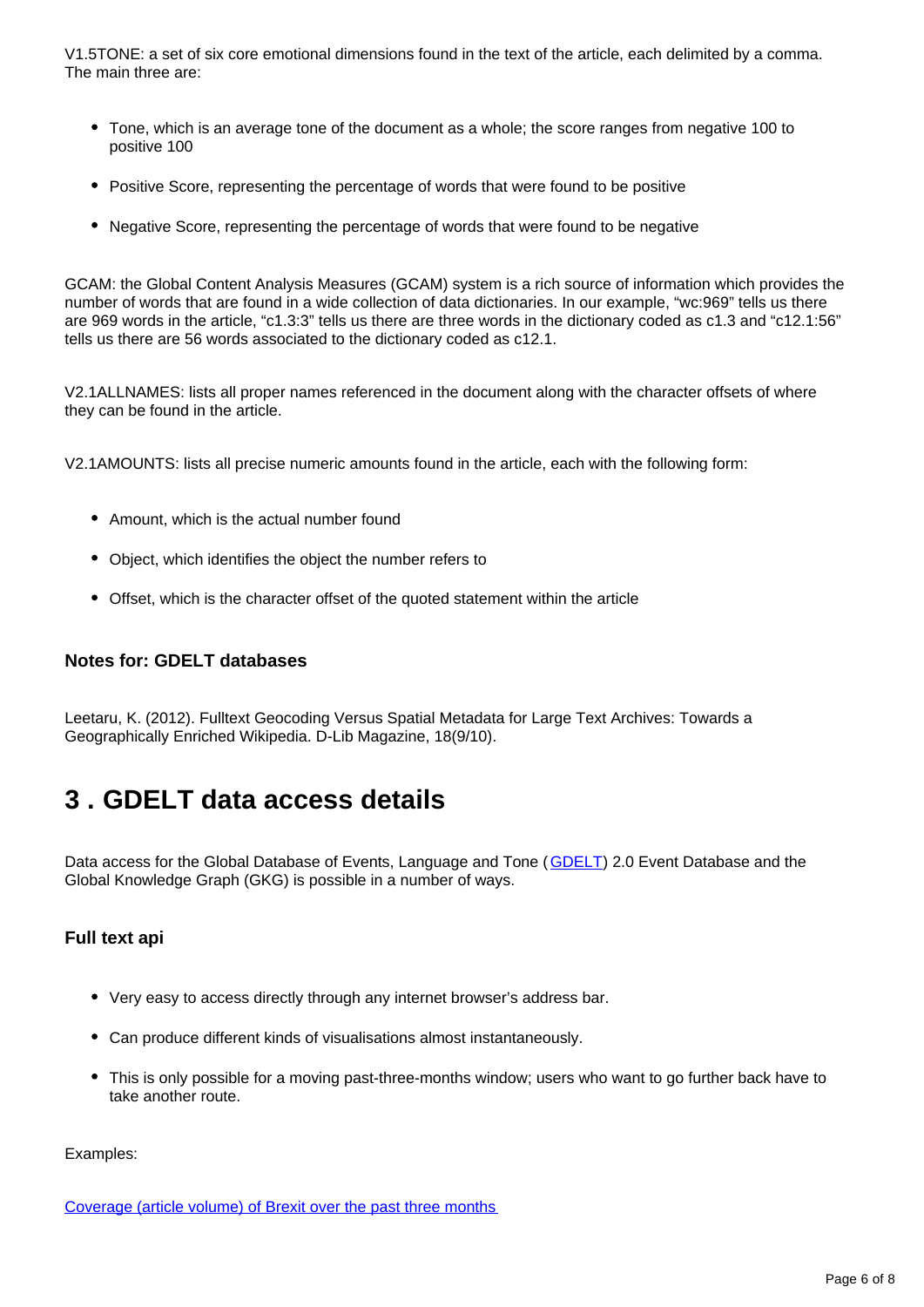[Map of source countries most often talking about Trump](https://api.gdeltproject.org/api/v2/geo/geo?query=trump&mode=sourcecountry)

[News images identified by Google's Cloud Vision API as containing imagery of "flood OR rain OR storm"](https://api.gdeltproject.org/api/v2/doc/doc?query=(imagetag:%22rain%22%20OR%20imagetag:%22flooding%22%20OR%20imagetag:%22storm%22)&mode=imagegallery)

# **Google BigQuery**

- Allows users to query, export, and conduct modelling of the entire dataset using standard SQL, in near realtime.
- Only very minor queries are possible in the free version's quota limit; to make proper use of this option, a paid version of BigQuery would be needed.

# **Raw Data Files**

Advanced users and those with unique use cases can download the entire underlying event and graph datasets in CSV format – the data amounts to over 2.5TB 2015 alone.

There are two main options for downloading the raw data files:

- 1. Using a bespoke R or Python package to combine downloading, importing and pre-processing of the data. This is a great way for exploratory analysis or the analysis of smaller time frames requiring less data. These packages take care of all the pre-processing and load data into the programme in a format that allows immediate analysis.
- 2. Directly downloading the zipped CSV files and building a dataset or database from them. This is best used when several analyses on the data are planned and a robust downloading approach is preferred. After the downloading, substantial pre-processing is needed before data can be analysed.

For the initial exploration phase, the first approach (downloading through the gdeltr<sub>2</sub> R package) was chosen. Beyond initial exploration, direct download was preferred as the omission of pre-processing made the downloading process less resource-intensive and more robust.

# <span id="page-6-0"></span>**4 . Known disaster databases**

Three main global databases of multi-disaster loss and damage are:

- [EM-DAT](https://www.emdat.be/index.php)
- · [NatCat-SERVICE](https://www.munichre.com/en/solutions/for-industry-clients/natcatservice.html)
- [Sigma](https://www.sigma-explorer.com/)

Additionally, the UN database **DesInventar** is set up to become a global multi-disaster loss and damage database, but it currently still is in development and data coverage is very patchy.

While NatCat-Service and Sigma are maintained by reinsurers and provide limited data access, access to EM-DAT data is free up to a specific threshold. This database is maintained by the Centre for Research on the Epidemiology of Disasters ([CRED](https://www.cred.be/)) of the Université catholique de Louvain.